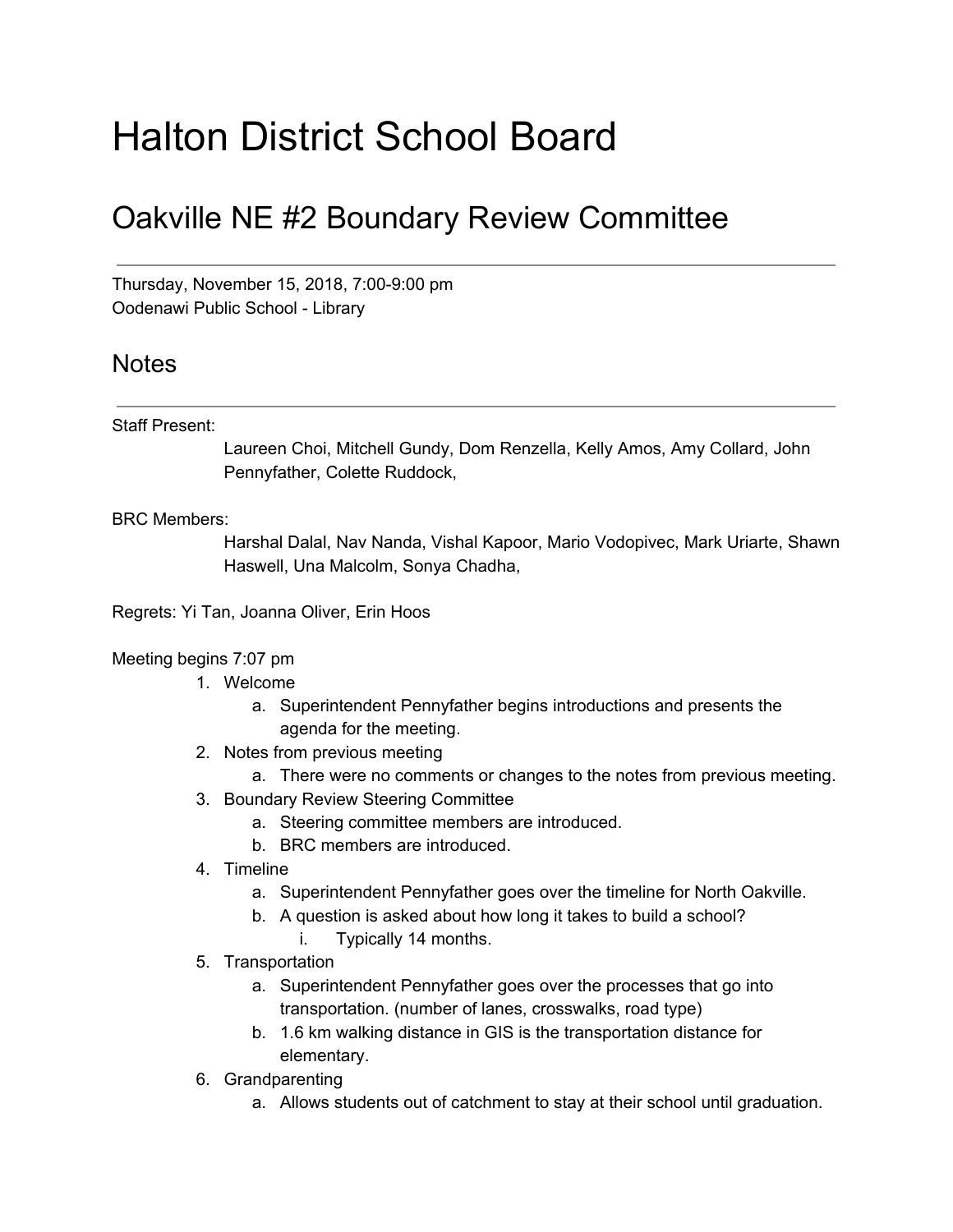- i. However,It is not always allowed.
- b. This could result in a number of grades being grandparented or it could be a number of families.
- 7. Optional Attendance
	- a. Families can apply to have their student stay at a school that isn't their home school.
	- b. They are reviewed on a case by case basis.
	- c. The school typically needs to have space available.
	- d. No transportation is provided.
- 8. Criteria
	- a. The criteria was introduced to be used in evaluating scenarios.
	- b. Try to think in a community mindset when review the scenarios.
	- c. A question is asked if there is a minimum amount of French Immersion students there can be at a school.
		- i. There typically is 2 full classes per grade.
- 9. New BRC Material
	- a. Scenario 8
	- b. Grade breakdowns
	- c. Bussing data
	- d. Student enrolment by geographical area
		- i. Gifted is not included.
	- e. List of all developments in North Oakville
		- i. Development application numbers
		- ii. LD,MD,HD (low, medium and high density)
	- f. A question is asked if Planning knows when the houses will be built in a development.
		- i. Yes, typically it begins within 3-4 years once the first houses are built.
			- 1. This is also discussed with the developer as to the start dates.
	- g. A BRC member asks if there is a limit to the number of busses at a school?
		- i. No, as Munn's is near 100% bussed.
- 10. Scenarios
	- a. Scenario 8
		- i. Two parts
			- 1. Oodenawi as a dual track school.
			- 2. North of Dundas St. and east of Trafalgar Rd. goes to Post's Corners.
		- ii. River Oaks is still a holding school.
			- 1. Increases over time.
		- iii. The "Dip" will be directed to Sunningdale.
- 11. BRC discussion begins 7:44 pm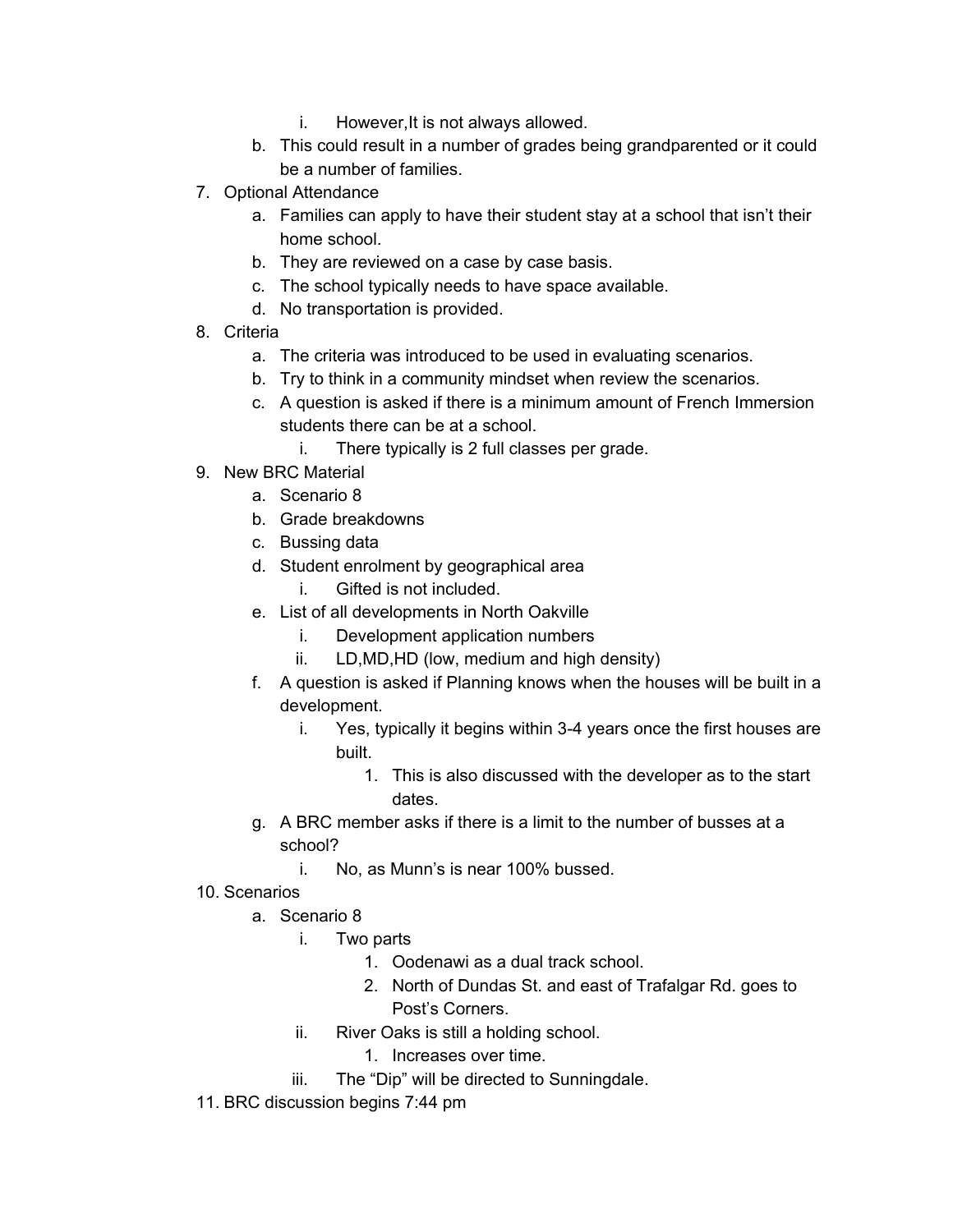- 12. BRC comes back from discussion 8:34 pm
- 13. General Scenario Topics
	- a. Northeast of Trafalgar and Dundas:
		- i. A suggestion is the students in that area that go to Oodenawi get grandfathered in.
			- 1. The BRSC comments that the BRC need to keep in mind that a deviation by a few percentages could cause issues at Oodenawi as projection and developments change over time. There needs to be some buffer room for changes in the enrolments.
	- b. None of the scenarios considered grandfathering. Is it possible to be included?
		- i. The families would need to be looked at.
	- c. Try to optimize the French Immersion across the two schools.
- 14. Scenario to keep or remove
	- a. Scenario 1
		- i. Removed
	- b. Scenario 2
		- i. Removed
	- c. Scenario 3
		- i. Keep
	- d. Scenario 4
		- i. Keep
	- e. Scenario 5
		- i. Keep
	- f. Scenario 6
		- i. Removed
	- g. Scenario 7
		- i. Removed
		- ii. Single track is disliked
	- h. Scenario 8
		- i. Keep
		- ii. Like the French Immersion
- 15. Other scenario ideas
	- a. Scenario 4 alterations
		- i. French Immersion boundary
			- 1. West of Neyagawa moves to Sunningdale
			- 2. Between Trafalgar and Ninth Line moves to Sunningdale
		- ii. Try to reduce the amount of portables at Munn's in scenario 4 as a potential scenario alteration.
		- iii. Grandparenting
			- 1. North of North Park can be grandparented.